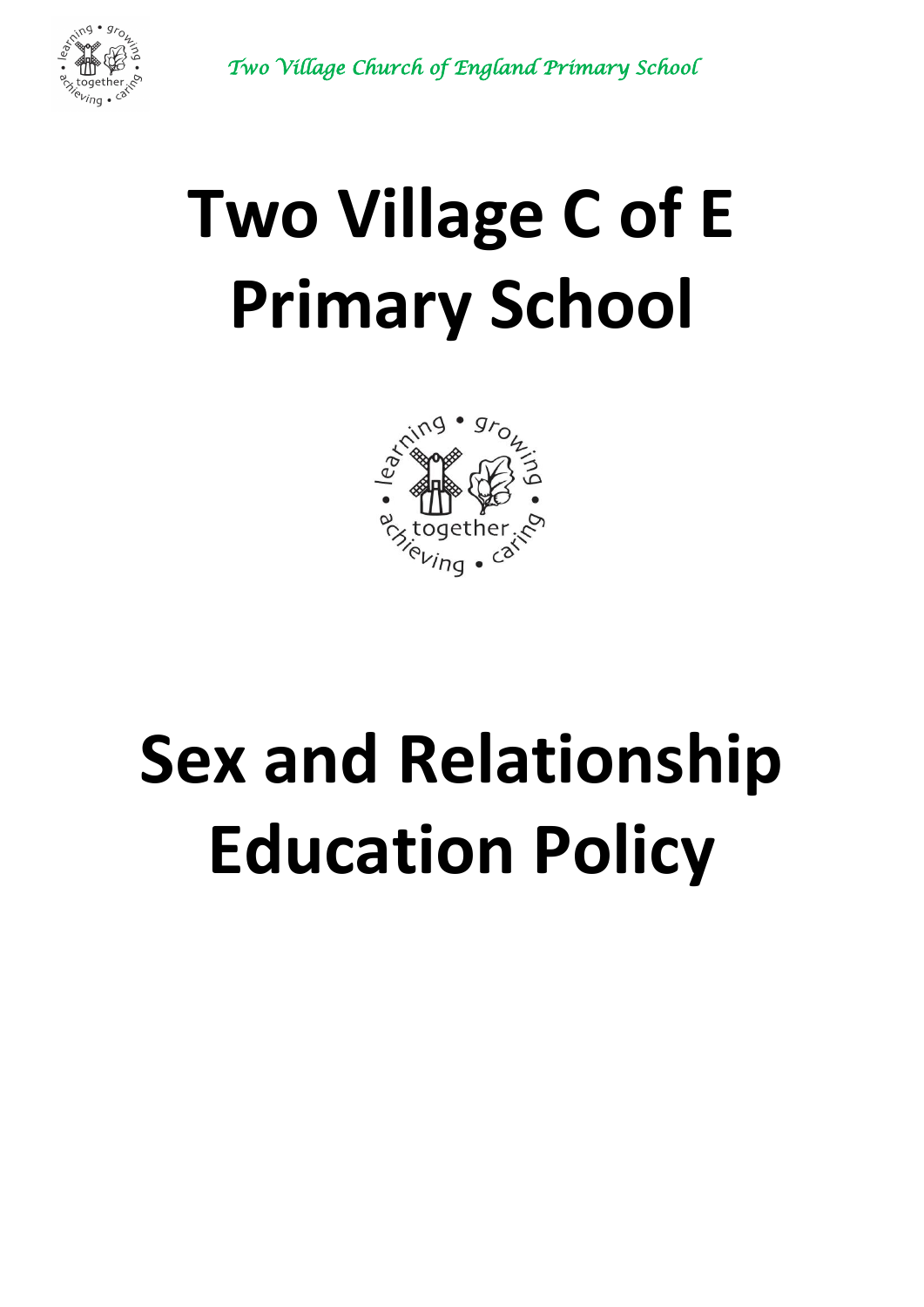

*Two Village Church of England Primary School* 

### **Sex and Relationship Education Policy**

Our school is committed to the teaching of Sex and Relationship Education (SRE). It will be taught as part of our Personal, Social, Health Education and in cross-curricular lessons, e.g. where objectives may be linked to Science. This policy is based on DfE guidance.

#### **Aims**

The aims of Sex and Relationship Education (SRE) at our school are to:

- provide a framework in which sensitive discussions can take place
- prepare pupils for puberty, and give them an understanding of sexual development and the importance of health and hygiene
- help pupils develop feelings of self-respect, confidence and empathy
- create a positive culture around issues of sexuality and relationships
- teach pupils the correct vocabulary to describe themselves and their bodies

Concepts such as love, joy, anger, fear, hate, trust, respect, sexual feelings and sexual responses are difficult to describe but need to be explored. Like other areas of health education, sex education is concerned not only with cognitive development but affective development.

#### **A Sequence for Teaching Sex Education**

Sex and Relationship Education will be developmental and be appropriate to the age and developmental stage of the child. At Two Village, we follow the Jigsaw PSHE Scheme and Sex Education is taught through this for Year 1 to Year 6. Sex Education lessons are taught within a unit called 'Changing Me' which is taught during the summer term each year. The content of each 'Changing Me' unit of work is listed below.

#### **Early Years**

- Sharing and caring at home and at school.
- Friendships.
- Staying safe.
- How we celebrate together.
- $\bullet$  Staying healthy hygiene, food.
- How our bodies change during exercise.
- Growth in people, animals, plants.
- Similarities and differences in nature and between living things.

#### **Year One**

- Life Cycles
- Changing Me
- My Changing Body
- Boys' and Girls' Bodies
- Learning and Growing
- Coping with Changes.

#### **Year Two**

- Life Cycles in Nature
- Growing from Young to Old
- The Changing Me
- Boys' and Girls' Bodies
- Assertiveness saying what they like/don't like
- Looking Ahead to Year 3

#### **Year Three**

- How babies grow
- Outside body changes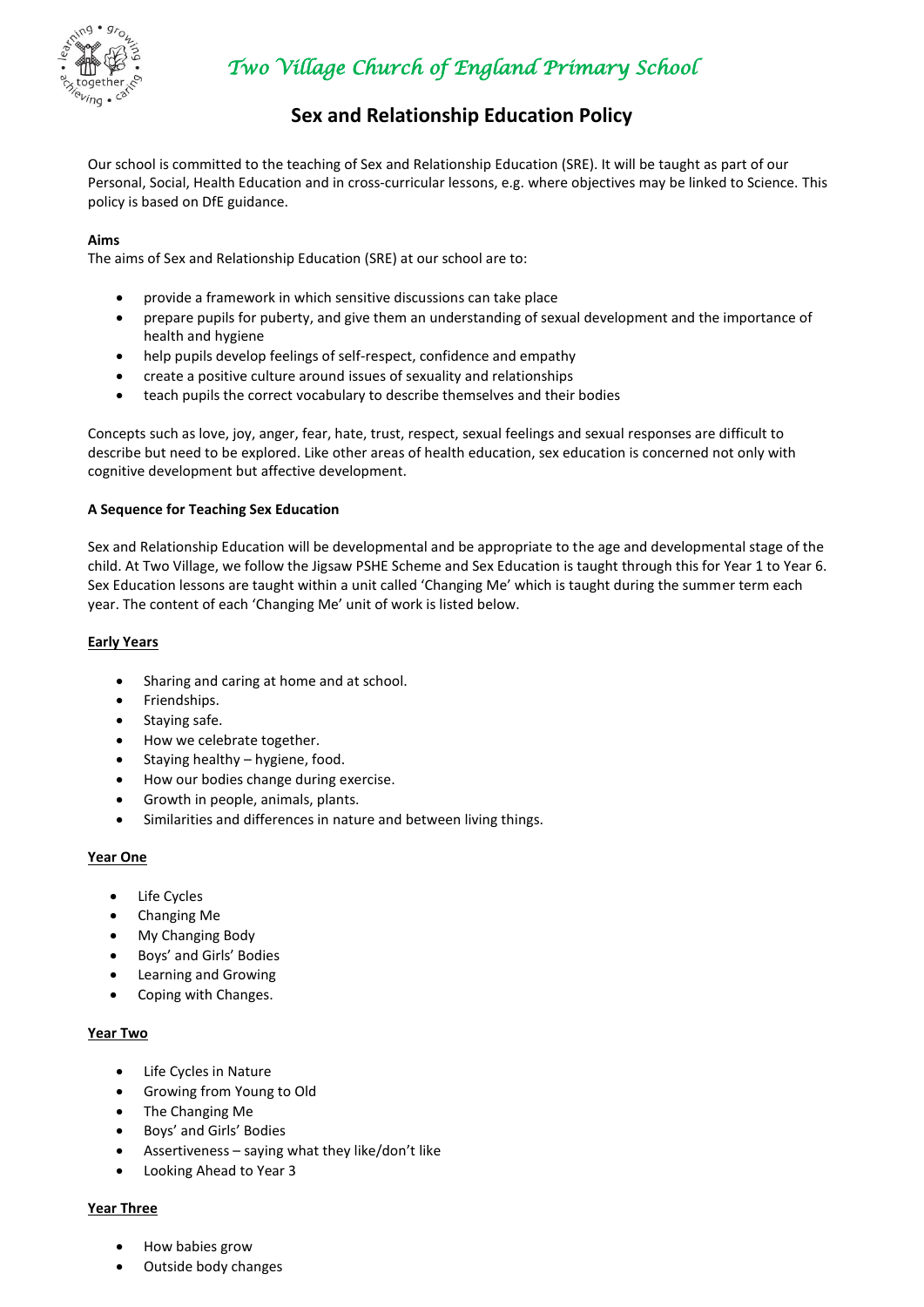

- Inside body changes
- Family Stereotypes
- Looking Ahead to Year 4

#### **Year Four**

- Being unique
- Having a baby
- **•** Girls and Puberty
- Making Changes
- Accepting Change
- Looking Ahead to Year 5

#### **Year Five**

- Self and Body Image
- Puberty for Girls
- Puberty for Boys
- Conception
- Looking Ahead becoming a teenager and responsibilities
- Looking ahead to Year 6

#### **Year Six**

- My Self Image
- Puberty
- Girl Talk/Boy Talk
- Babies Conception to Birth
- Attraction
- **•** Transition to Secondary School

In Year 5 and Year 6 teachers will, in addition, use some of the BBC Teach online materials to supplement the Jigsaw scheme of work-

- *Sex – What's It all About?*
- *Body Image – What is Perfect?*
- *What is Sexual Health?*
- *Puberty – What's Happening to My Body?*
- *Healthy vs. Unhealthy Relationships*

Boys and girls will normally have lessons together but may be split up afterwards for separate follow-up discussion with the class teacher, particularly in Year 5 and Year 6. We shall attempt to deal with questions in a sensitive, open, frank and matter of fact way. Questions concerning homosexuality, sexually transmitted diseases and contraception will be answered if raised.

#### **The Role of Parents**

As a school we are well aware that the primary role in children's sex and relationships education lies with parents and carers. We wish to build a positive and supporting relationship with the parents of children at our school through mutual understanding, trust and cooperation. In promoting this objective we:

- Inform parents about the our SRE policy and practice;
- Answer any questions parents may have about the sex and relationships education of their child;
- Take seriously any issue that parents raise with parents or governors about this policy or the arrangements for SRE in the school;
- Inform parents about the best practice known with regard to sex education, so that the teaching in school supports the key messages that parents and carers give to children at home.

Before Sex and Relationships lessons are taught each year, parents will have the opportunity to view resources and comment on the content. Parents have the right to withdraw their child from all or part of the sex education programme. If a parent wishes their child to be withdrawn from sex education lessons, they should discuss this with the Headteacher, and make it clear which aspects of the programme they do not wish their child to participate in. The